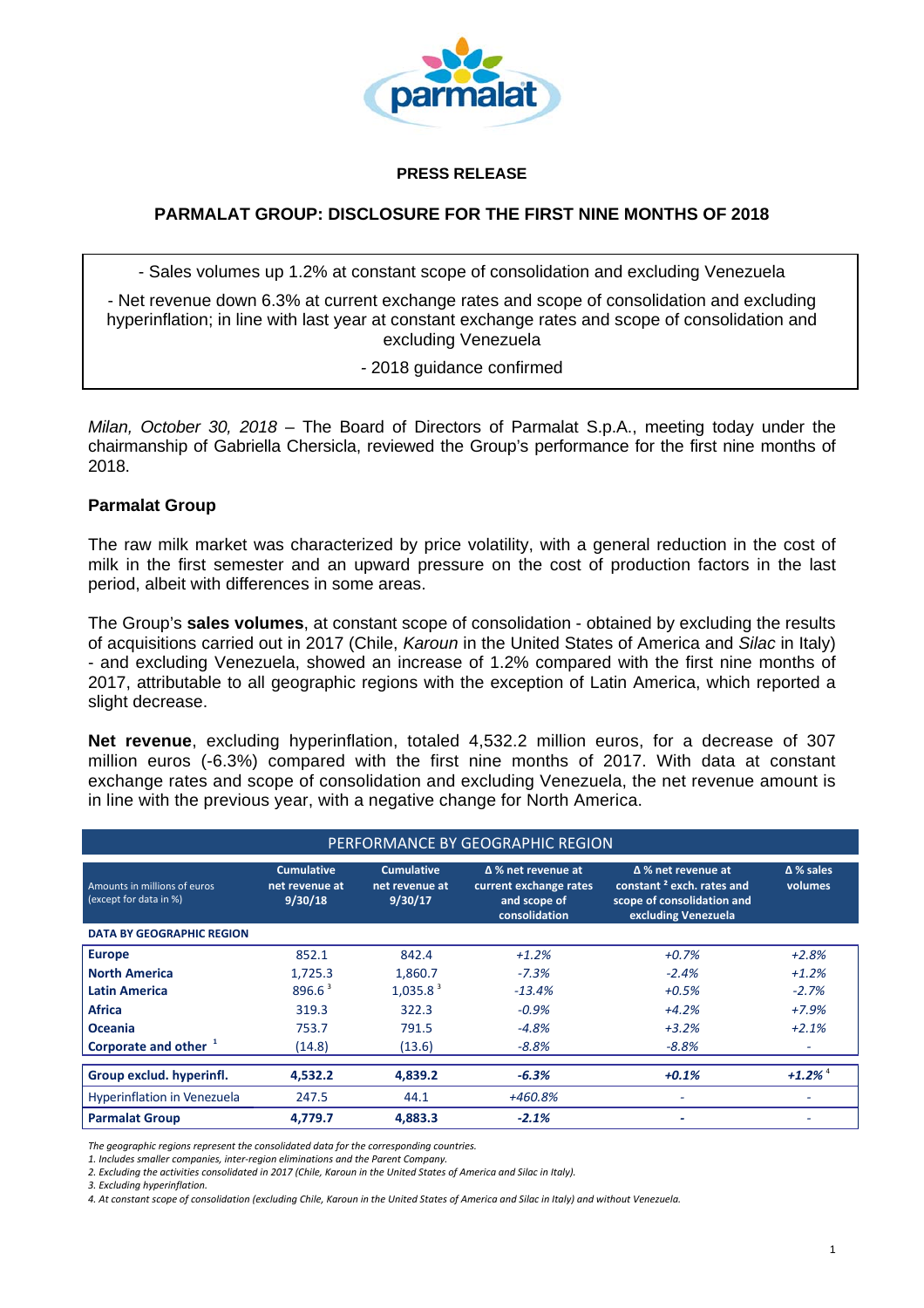

# **Europe**

In **Italy,** during the first nine months of the year, consumption decreased in the main markets in which Parmalat operates. In this context, the local subsidiary increased its market shares in the milk category, retaining the leadership position in the UHT and pasteurized milk segments, thanks to the contribution of the *Zymil* brand. Parmalat also strengthened its position as the top player in the UHT cream category.

## **North America**

In **Canada**, the local subsidiary is facing critical issues in various categories with losses of market shares in the yogurt and "natural" cheese segments. Furthermore, the difficulty of compensating the increase in costs of production factors with the adjustment of price lists generated a negative impact on commercial side.

The **United States of America** witnessed a steady rise in consumption in the cheese category in the first nine months of 2018 driven by a significant increase in promotional activity. Parmalat confirmed its leadership position in the soft ripened cheese, chunk mozzarella and ricotta segments, with no meaningful changes in position in the other areas in which it operates.

# **Latin America**

In **Brazil,** despite a reduction in sales volumes, the local subsidiary confirmed its leadership position in the UHT milk category and maintained the second-place position in the cheese market. In **Mexico,** even though the cheese market enjoyed a positive trend, the local subsidiary reported a decrease in volumes.

### **Africa**

In **South Africa,** the trend was positive with rising volumes in the UHT milk category. In this environment, Parmalat confirmed its standing as the top player in the flavored milk segment and retained the second-place competitive position in the white milk segment. The local subsidiary maintained the leadership in the cheese market and strengthened its second-place competitive position in the yogurt market.

### **Oceania**

In **Australia,** Parmalat experienced strong difficulties in the market segments in which it operates, in particular with a loss of share in pasteurized milk and yogurt. On commercial side, negative impacts are recorded in relation to the balance between changes in raw material costs and the adjustment of price lists.

*\* \* \* \* \**